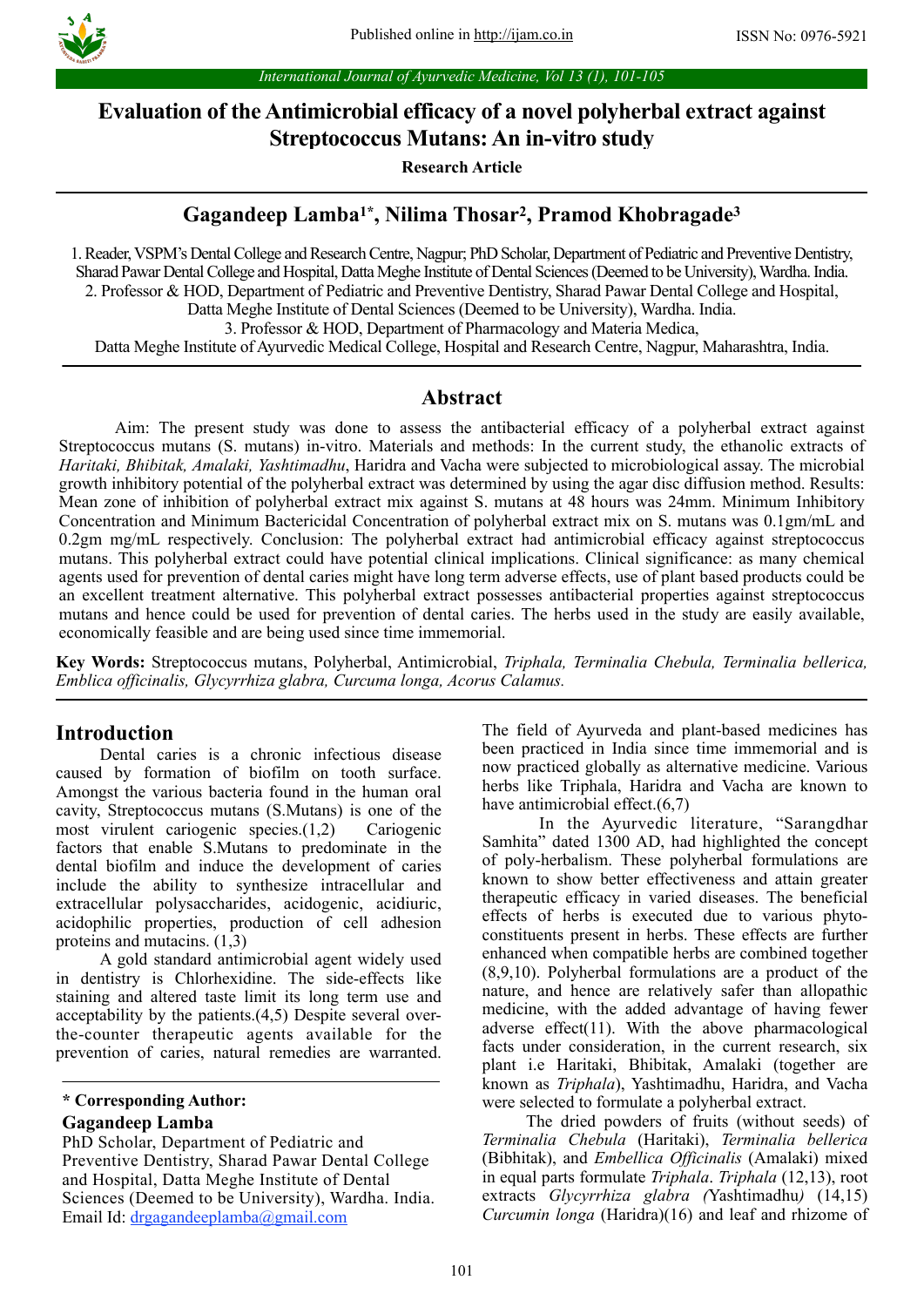

*Gagandeep Lamba et.al., Antimicrobial efficacy of a polyherbal extract*

*Acorus Calamus* (Vacha)(17) have demonstrated noteworthy antimicrobial activity against S.Mutans.

The aforementioned herbs individually have an incredible antibacterial and anti-cariogenic effect. With this point in view, the present research was carried out to assess the synergistic antibacterial efficacy of a mix of these herbs (polyherbal mix) against S.Mutans invitro.

# **Material and Methods**

The present study was performed in-vitro at a private laboratory between March and October 2019. The research protocol was approved by Institutional Ethics Committee, VSPM Dental College and Research Center, Nagpur.

## **Identification and collection of plant material**

The samples of *Terminalia Chebula* Retz ((Haritaki), *Terminalia bellerica* Roxb (Bibhitak), *Embellica Officinalis* Gaertn (Amalaki), *Glycyrrhiza glabra* Linn (Yesthimadhu), *Curcuma Longa* Linn (Haridra*)*, *Acorus Calamus* Linn (Vacha*)* were collected from field, identified, and validated by a taxonomist (Table 1)

## **Washing and drying of plant material**

The plant parts were hand washed in running water followed by distilled water and then air-dried in dark at room temperature for 6-8 weeks. Air drying helps to preserve the heat labile components and drying in dark reduces the loss of light sensitive active ingredients in the plants.

### **Grinding and size reduction**

The dried plant material was ground to a fine powder in a sterile mixer as per the guidelines given by Melaku.(18) This is an important pre-preparation step for an ideal extraction. Homogenized and smaller particle sizes lead to better and increased surface contact with the extraction solvent resulting in efficient extraction. The powdered plant parts were stored in airtight containers and refrigerated at 4º Celsius till further use.

## **Preparation of Extract**

25 grams of the powdered herb was filled individually in the thimble and extracted successively using 150 ml ethanol. The solvent extraction was done using a Soxhlet Extractor for 48 hours. The extracts were further concentrated by means of a rotary flash evaporator. After complete solvent evaporation, the extract was weighed and stored in sealed bottles. The stock solution was prepared by mixing 100 mg of extract in 1000µl dimethyl sulfoxide.

### **Preparation of polyherbal extract**

The polyherbal combination of plant extract was prepared using the measured quantity of stock solution of individual extracts. All the six plant extracts i.e. Haritaki, Bibhiktaki, Amalaki, Yashtimadhu, Haridra, Vacha were mixed in the proportion of 1:1:1:1:1:0.5 respectively.

#### **Preparation of Micro-organism and growth conditions**

Streptococcus Mutans strains (MTCC no. 497) were purchased from CSIR Institute of Microbial Technology, Chandigarh. Bacteria were sub-cultured on Nutrient Agar at 37ºC prior to being cultured in Brain Heart Infusion (BHI) broth for 24 h in an anaerobic chamber with  $5\%$  CO<sub>2</sub>. Bacterial cells were collected by centrifugation at 3000 rpm for 15 minutes, washed twice, and re-suspended in 0.1% peptone water. Turbidity was adjusted to match the same of 0.5 McFarland standards (McFarland, 1907).

### **Determination of Minimum Inhibitory Concentration and Minimum Bactericidal Concentration**

The lowest concentration that inhibited visible growth of Streptococcus Mutans was recorded as the Minimum Inhibitory Concentration (MIC). The lowest concentration of the extract that did not yield any colony growth of Streptococcus Mutans after the incubation period was regarded as Minimum Bactericidal Concentration (MBC).

The microbial growth inhibitory potential of the polyherbal extract was determined by using the agar disc diffusion method as defined by Jorgensen et al.(19, 20) The polyherbal extract was subsequently two-fold serially diluted with BHI broth. Concentration used for MIC and MBC was ranging from 0.05µgm to 0.5gm. Several microbial colonies of cultured bacteria were mixed with sterile ringer solution to prepare the inoculum with turbidity comparable with the 0.5 McFarland standardized solution equal to 106–108 CFU / ml. 50ul Streptococcus mutans were inoculated into the Brain Heart Infusion Medium (BHI). Filter paper discs containing 20 µl (2mg/ disc) polyherbal extract at varying concentrations were placed on the agar surface. The petri dishes were incubated under 37 °C for 48 h. Zone of Inhibition in mm was recorded at 48 h. The test was tested in duplicate and the mean of the zone of inhibition were considered.

# **Results**

This study was undertaken to evaluate the antimicrobial activity of a polyherbal extract containing Triphala, Yashtimadhu, Haridra, Vacha extracts against Streptococcus Mutans using the agar disc diffusion method. The concentration range of the polyherbal extract used for MIC and MBC was 0.05 µgm to 0.5 gm.

The polyherbal extract showed a MIC value of 0.1gm/ml. The zone of inhibition was recorded at 24mm. (Fig:1) The MBC was valued at 0.2gm/ml. (Table 2) Increasing the concentration beyond this did not produce any significant increase in the zone of inhibition. Lower concentrations of the polyherbal mix did not demonstrate any valid antibacterial activity on S.Mutans.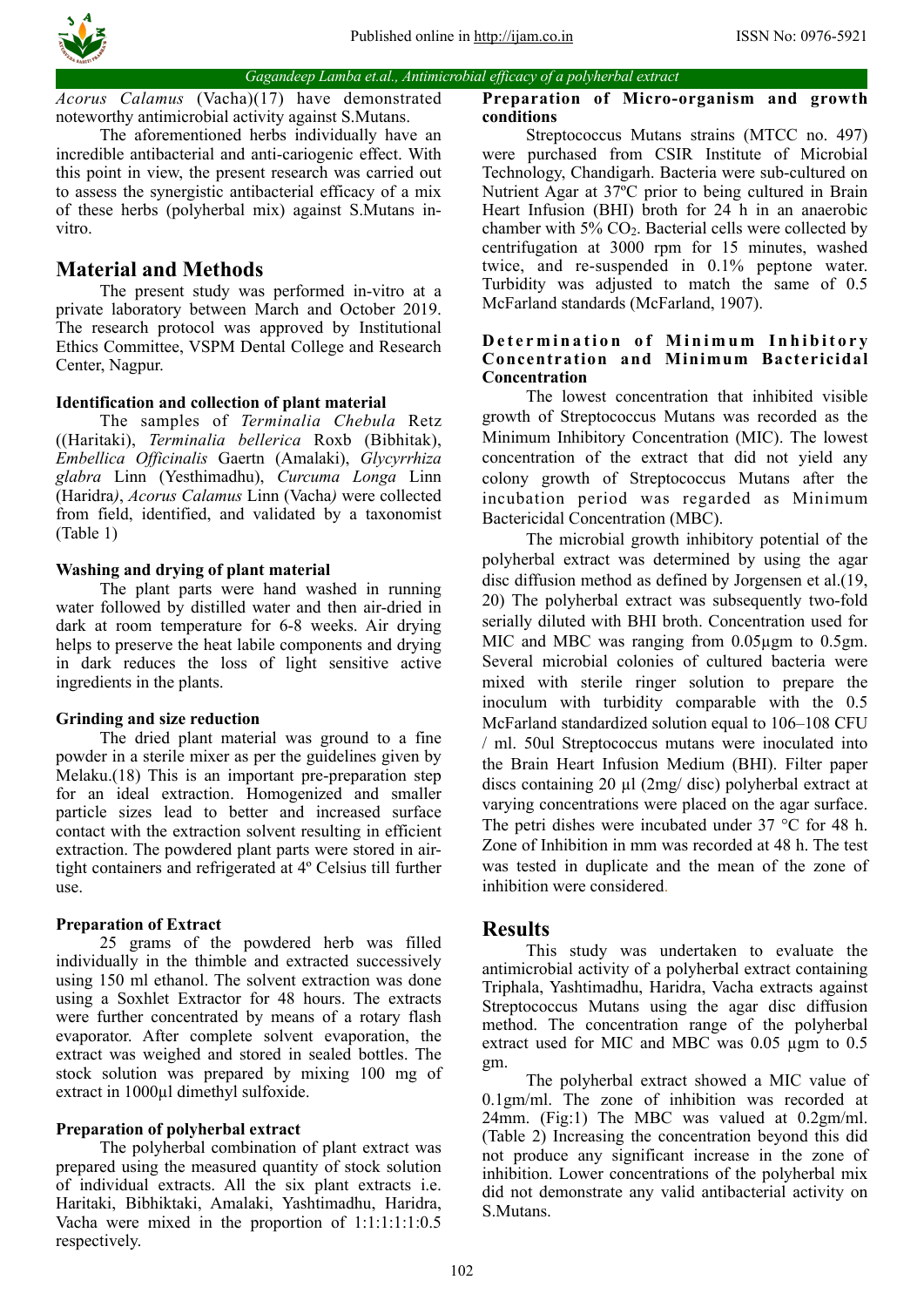

*International Journal of Ayurvedic Medicine, Vol 13 (1), 101-105*

| Table 1: Components of Polyherbal extract and its quantity |                     |                              |                |            |            |  |  |  |  |  |  |
|------------------------------------------------------------|---------------------|------------------------------|----------------|------------|------------|--|--|--|--|--|--|
| S.No                                                       | <b>Name of Drug</b> | <b>Botanical Name</b>        | Family         | Plant part | Quantity   |  |  |  |  |  |  |
|                                                            | Haritaki            | Terminalia chebula Retz      | Combretaceae   | Fruit rind | l part     |  |  |  |  |  |  |
|                                                            | Bibhitaki           | Terminalia bellerica Roxb    | Combretaceae   | Fruit rind | l part     |  |  |  |  |  |  |
|                                                            | Amalki              | Embellica officinalis Gaertn | Phyllanthaceae | Fruit rind | l part     |  |  |  |  |  |  |
| 4                                                          | Yashtimadhu         | Glycyrrhiza glabra Linn      | Fabaceae       | Root       | l part     |  |  |  |  |  |  |
|                                                            | Haridra             | Curcuma longa Linn           | Zingiberaceae  | Rhizome    | l part     |  |  |  |  |  |  |
| 6                                                          | Vacha               | Acorus calamus Linn          | Acoraceae      | Rhizome    | $1/2$ part |  |  |  |  |  |  |

**Table 2: Anti-microbial activity of Polyhebal extract mix for S.mutans**

| S No | Test parameter                                 | <b>Method</b>          | Micro-<br>organism      | Growth<br>Medium | Incubation<br><b>Temperature</b> | Incubation<br>Time | <b>Test result</b> |
|------|------------------------------------------------|------------------------|-------------------------|------------------|----------------------------------|--------------------|--------------------|
|      | Minimum Inhibitory<br>Concentration (MIC)      | Agar Disc<br>Diffusion | Streptococcus<br>mutans | <b>BHI</b> Agar  | $36^{\circ}$ C                   | 48 hrs             | $0.1$ gm/ml        |
|      | Minimum<br>Bactericidal<br>Concentration (MBC) |                        | Streptococcus<br>mutans | <b>BHI</b> Agar  | $36^{\circ}$ C                   | 48hrs              | 0.2gm/ml           |

# **Discussion**

The current in-vitro experimental study was an innovative attempt to explore the antimicrobial effectiveness of a polyherbal extract (conflate of six plant part extracts) on caries pathogen, S.Mutans. The polyherbal extract inhibited the complete growth of S.Mutans at 0.2gm/ml. The MIC of the mix was 0.1gm/ ml and the antimicrobial efficacy was found suitable against S mutans. Thus, conflate of these herbs with antimicrobial activity could prove to be essential therapeutic agents to prevent and treat dental caries.

The individual components of this conflate have already been proved by various studies. Nayak et al. proposed that, T. *chebula* (Haritaki) increases the salivary pH and inhibits S.Mutans.(21) Mizan et al proved strong antimicrobial activity of methanolic extracts of T. *Bellerica* (Bhibitak) fruits against S.Mutans with a zone of inhibition of 12.5 mm.(22) Tannic acid is one of the major constituents of the ripe fruit of *Terminalia Chebula* and T. *Bellerica*. It is considered to be bacteriostatic and bactericidal. The anti-microbial action is associated with its ability to destroy microbial adhesins, enzymes and cell envelope transport proteins.(7) At very low levels of 50 µg/mL, Triphala has excellent bacteriostatic and bactericidal activity. Approximately 5% *Triphala* solution prevents S.Mutans by 83.7% (23) MIC of Triphala against S.Mutans was found to be 12.5%. (24) 0.6% *Triphala* mouthwash is known to have considerable anticariogenic action, comparable to that of chlorhexidine but with least disadvantages and at a lesser cost. (23, 25)

Ann et al observed that deglyzirrhized G. *glabra* (Yashtimadhu) significantly inhibited S.Mutans biofilm formation at concentrations over 4 µg/ml for glucose and 16 µg/ml for sucrose, respectively.(15) Ethanolic extracts from roots of G glabra were shown to have antibacterial activity against S.Mutans with 0.195mg/ mL MIC and 3.12 mg/mL MBC. (26) The antibacterial activity of Yashtimadhu is attributed to glycyrrhizin, which dose-dependently prevents the glucosyltransferase activity of mutans streptococci, which is involved in the formation of insoluble glucans required in biofilm formation.(26,27)

Lee et al evaluated the effect of essential oil in *Curcumin longa* (Haridra) plant to inhibit the cariogenic property of Streptococcus mutans and concluded that at concentrations from 0.5% to 4% inhibited the growth and acid production of S.mutans. (28) Haridra may inhibit the biofilm activity of S.Mutans through inhibition of gtfB, gtfD, and gtfC gene (glucosyltransferases) and ftf gene (fructosyltransferase) involved in biofilm formation (29). Tambur et al listed MIC of A. *calamus* (Vacha) ethanol extract for S mutans at 300 µg/ml.(8) The alpha and beta asarones in the rhizomes and leaves of A. *calamus* are responsible for the antimicrobial activities. (17)

As mentioned above, even though the active phytochemical constituents of single plant have been well recognized, they are sometimes unable to achieve the desired therapeutic effects. To overcome this problem, plants of varying potency may be combined together to produce an enhanced therapeutic effect as compared to individual plant. This phenomenon of positive herb-herb interaction is known pharmacodynamics synergism. (11, 30) In the current research, the polyherbal extract may have presented with the synergistic effect when the individual active constituents with similar therapeutic activity targeted S.mutans by diverse mechanism of action. This polyherbal mix will also demonstrate least adverse effects as the herbs have been independently used in various traditional remedies.

 In the present study, Dimethyl sulfoxide was used as a solvent due to its specific properties like being highly polar. It is an aprotic solvent and is beneficial in bringing out the pure properties of all the components of the herb being dissolved. (31) Soxhlet, apparatus is ideal for extraction of dry, finely divided solid, which was attained with fine grinding. The Soxhlet was used for extraction as this method requires smaller quantity of solvent. It causes displacement of transfer equilibrium by repeatedly bringing fresh solvent in contact with the solid matrix. Soxhlet extractor also maintains high extraction temperature with heat from the distillation flask. Filtration is also not required for the extract with this process(20).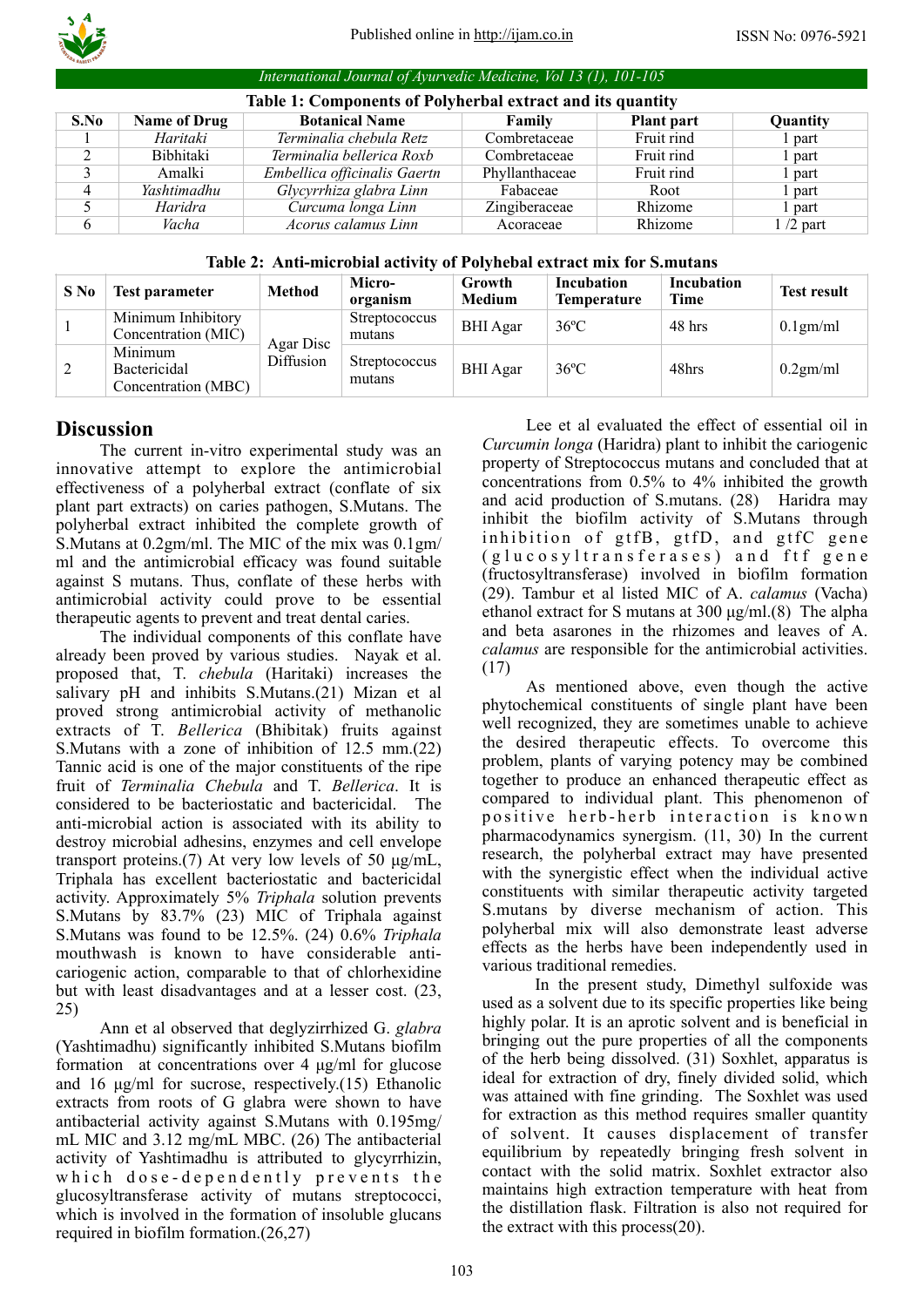

#### *Gagandeep Lamba et.al., Antimicrobial efficacy of a polyherbal extract*

The agar disc diffusion susceptibility technique was used to assess MIC and MBC in the current study. It is simple, useful and well-standardized procedure. The zone diameters of the polyherbal extract were interpreted using the scoring published by Clinical and Laboratory Standards Institute (CLSI) (32). The advantages of the disc diffusion method is its simplicity and it does not require special equipments. The results can also be easily interpreted by clinicians. Its results are "qualitative," and allows the researcher to interpret  $MIC$  conveniently and also provide flexibility in selection of discs for testing drug efficacy against the said micro-organism. It is the least expensive of all susceptibility methods.(33)

The Zone of Inhibition reached 24 mm for this polyherbal formulation, indicating the high potential of this polyherbal formulation against S.mutans. The combination of using plant extracts has many advantages, such as higher potency associated with the synergistic effect of phytochemicals, and a lower rate of development of resistance, as they are multifaceted mixes that can disrupt the adaptability of microorganisms.(34) The present results are promising and may augment the use of natural products instead of chemical therapeutics or could also be used as adjunctive therapy. Clinical applications of this polyherbal extract include when preparing mouthwashes, toothpastes, herbal oral wipes etc. for daily use.

The limitations of the present study are that, this polyherbal extract was tested in-vitro and the actual time these herbs come in contact with oral fluids might influence its efficacy. Further studies should be carried out with the above polyherbal extract as mouthwash or other forms to evaluate its antimicrobial activity.

# **Conclusion**

Efficacy of polyherbal extract provides a cumulative effect of all the herbs hence could provide better efficacy. The observations of this study suggest that this polyherbal extract had anti-microbial efficacy against streptococcus mutans, which is the most common cariogenic bacteria. Thus, it could have multiple clinical applications.

# **References**

- 1. Van Houte J. Role of microorganisms in caries etiology. J Dent Res 1994;73:672-81.
- 2. Daboor S.M., Masood F.S.S, Al-Azab M.S, & Nori E.E. A review on streptococcus mutans with its diseases dental caries, dental plaque and endocarditis. Indian Journal of Microbiology Research, 2015. 2(2), 76– 82
- 3. Banas J.A. Virulence properties of Streptococcus mutans. Front Biosci. May 2004.1(9).1267-77.
- 4. Barth Reller L, Melvin Weinstein, James H. J, Mary J F, Antimicrobial Susceptibility Testing: A Review of General Principles and Contemporary Practices, *Clinical Infectious Diseases*. 2009.49(11).1749–55.
- 5. Van Strydonck D.A, Slot D.E, Van der Velden U, Van der Weijden F. Effect of a chlorhexidine mouthrinse on plaque, gingival inflammation and staining in gingivitis patients: A Systematic Review. J Clin Periodontol. 2012.39(11):1042-55.
- 6. Cowan M.M. Plant products as antimicrobial agents. Clin Microbiol Rev.1999.12.564e82.
- 7. Tambur Z, Miljkovic-Selimovic B, Opacic D, Aleksic E, Ivancajic L., Jovicic B, Vukovic B. Inhibitory effects of different medicinal plants on the growth of some oral microbiome members. Med. Weter. 2020. 76 (8), 476-9.
- 8. Little C.V. Simply because it works better: exploring motives for the use of medical herbalism in contemporary U.K. health care. Complement Ther Med. 2009.17(5-6).300-8.
- 9. Kamboj V.P. Herbal medicine. Curr Sci. 2000.78.35-51.
- 10. Karole S, Shrivastava S, Thomas S, Soni B, Khan S, Dubey J, Dubey SP, Khan N, Jain DK. Polyherbal Formulation Concept for Synergic Action: A Review. JDDT (Internet).2019. (cited 4Jun.2021);9(1-s);453-66.
- 11. Inamdar N.S, Edalat V.B, Kotwal S.P. Herbal Drugs in Milieu of Modern Drugs. Int J Green Pharm. 2000; 2; 2-8.
- 12. Prabhakar J, Balagopal S, Priya M.S, Selvi S, Senthilkumar M. Evaluation of antimicrobial efficacy of *Triphala* (an Indian Ayurvedic herbal formulation) and 0.2% chlorhexidine against Streptococcus mutans biofilm formed on tooth substrate: an in vitro study. Indian J Dent Res. 2014 Jul-Aug;25(4):475-9.
- 13. Deshpande M.A, Baliga S, Thosar N, Rathi N, Jyothishi S, Deulkar P.V, Bane S.P. Evaluation of antibacterial efficacy of *Triphala* toothwipes on oral Streptococcus mutans count in intellectually disabled children. Spec Care Dentist. 2021 Sep;41(5);619-625. doi: 10.1111/scd.12597. Epub 2021 Apr 14. PMID: 33852738.
- 14. Korhalkar A, Deshpande M, Lele P, Modak M. Antimicrobial activity of *Yashtimadhu* (*Glycyrrhiza glabra* L.) - A Review. Int.J.Curr.Microbiol.App.Sci. 2014; 3(1);329-336.
- 15. Ahn S.J, Cho E.J, Kim H.J, Park S.N, Lim Y.K, Kook J.K. The antimicrobial effects of deglycyrrhizinated licorice root extract on Streptococcus mutans UA159 in both planktonic and biofilm cultures. Anaerobe. 2012 Dec;18(6);590-6.
- 16. Yang YX, Wu V, Malak H, Ahamed AP, Lo A, Abraham Y, Miller C. Effect of Turmeric Concentrations on the Rate of Growth of Oral Bacteria-An In-Vitro Study. Dent J (Basel). 2021 Mar 1;9(3):26.
- 17. Devi and Ganjewala. Antimicrobial activity of *Acorus Calamus* (L.) rhizome and leaf extract. Acta Biol Szeged. 2009;53(1);45-49.
- 18. Melaku W.A. Preliminary Guide to Plant Collection, Identification and Herbarium Techniques. The National Herbarium (ETH) (2008)